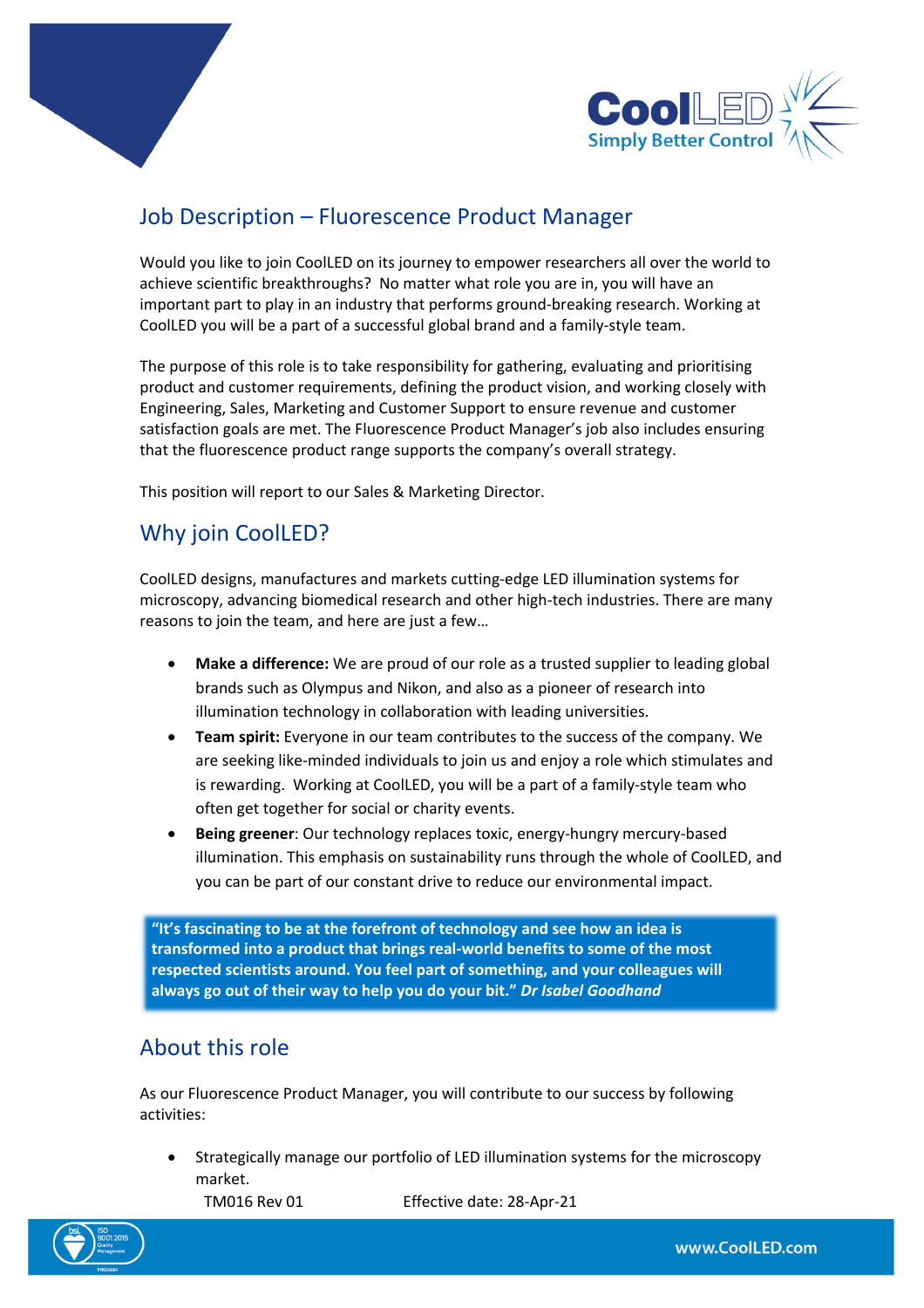



- Recommend the nature and scope of present and future product lines by reviewing product specifications and requirements; appraising new product ideas and/or product or packaging changes
- Develop products through insights from market feedback and customer buying behaviour gained through customer visits, liaison with Sales colleagues and attendance at exhibitions
- Define the key features, specifications and requirements of new products based on customer preferences
- Liaise with Engineering and adjust the scope, where possible, if required
- Establish strategies for product pricing and positioning with Global Sales Manager and Marketing Manager
- Work with Marketing Manager to develop product launch strategy
- Develop and present written and filmed collateral for imaging software and product operational features
- Meet with third-parties to create strategic partnerships for beta testing and obtain case studies
- Be a Product Expert and support colleagues in relation to applications, key product features, market position, competitive landscape, product benefits and operation in software platforms, where appropriate
- Keep up-to-date with industry competitors and competition product developments.

### How will you make an impact?

As our Fluorescence Product Manager, you will guide the company to develop and offer the best products for our market. You will provide confidence to the Marketing team that they are promoting our capabilities to best effect, confidence to the Engineering team that they are developing product features and performance which will be appreciated by our users, and confidence to the Sales team in their interactions with our reseller base.

## We think this position will be right for you if you have/are...

- A deep understanding of fluorescence microscopy market.
- Minimum 5 years previous experience in a field sales /application role with the fluorescence microscopy market
- BSc. in life science discipline
- Excellent oral presentation and written communication skills
- Ability to travel to meet with customer and colleagues
- Good knowledge of Microsoft Office applications: Word, Excel, PowerPoint et al
- Excellent planning and organisational skills
- Strong interpersonal and communication skills
- Ability to manage multiple tasks simultaneously
- Precise, and thorough
- Enthusiastic and highly motivated
- Ability to work under own direction and monitor own workload
- Good problem solving and logical thinking skills

TM016 Rev 01 Effective date: 28-Apr-21

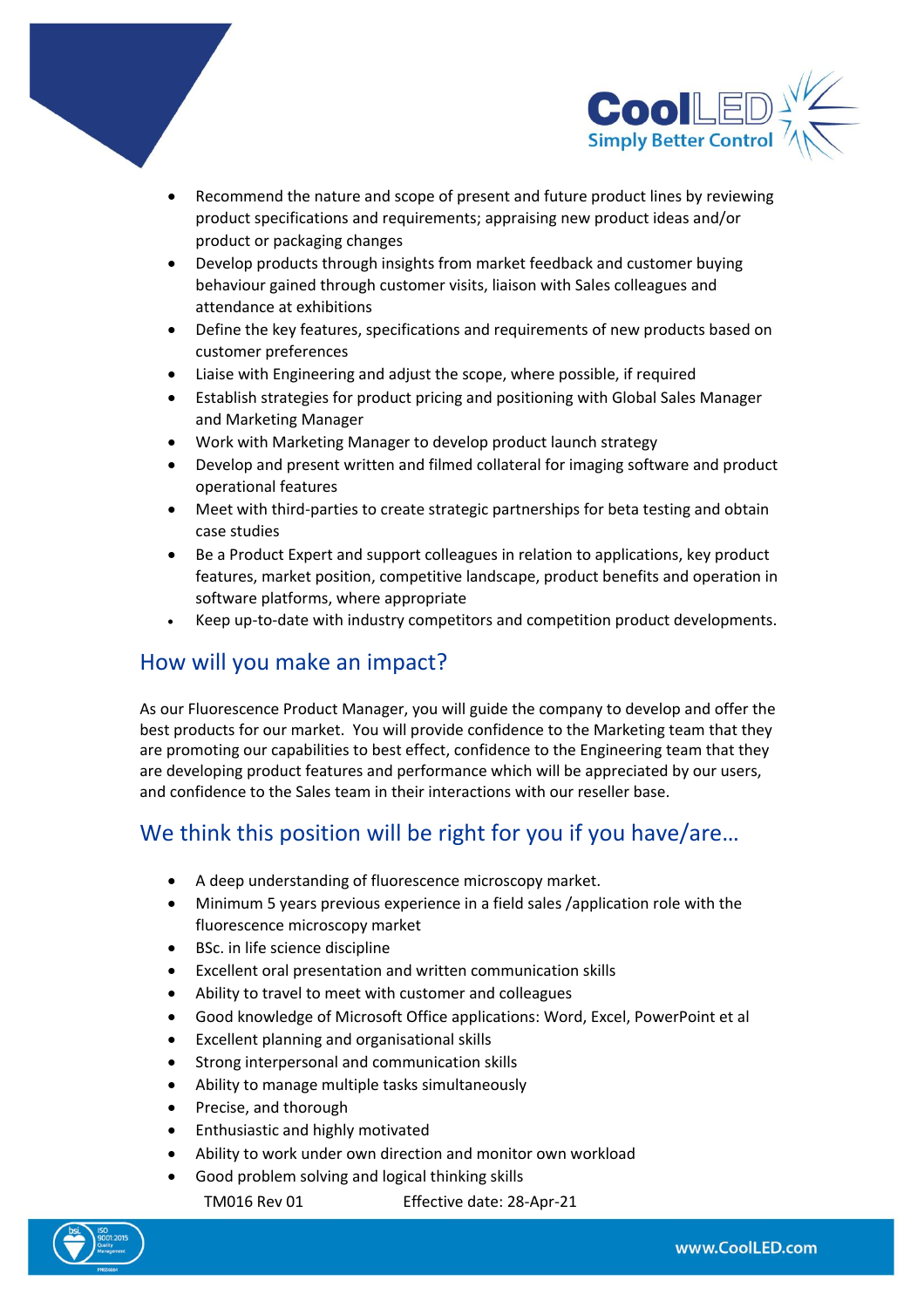



- Ability to collaborate across departments
- Strong sense of integrity
- Dependable
- Flexible, adaptable, and proactive

This position may be eligible for Hybrid working partly from home. Staff are expected to be willing to travel as their role requires to visit colleagues, customers, and partners worldwide.

### What CoolLED offers…

**"I am able to adapt my chosen working hours around personal commitments and preferences which is so attractive. Being able to work a full week, interact effectively with my colleagues, and have a degree of freedom is fantastic!"** *Luther Hindley*

- A positive and inclusive working environment
- A 37.5 hour working week
- Flexible working hours to optimise your work/life balance
- 25 days personal vacation + 8 statutory bank holidays
- Eligibility for Hybrid working pattern
- Competitive salary plus a company profitability bonus
- Life Assurance / Death-In-Service benefits
- Contributory pension scheme
- Health Insurance (optional at cost for employee's family)
- Parent company (Judges Scientific PLC) Share Incentive Plan

If you have any questions about this role or would like to apply with your CV/resume and a covering letter, please contact us at [jobs@coolled.com](mailto:jobs@coolled.com)